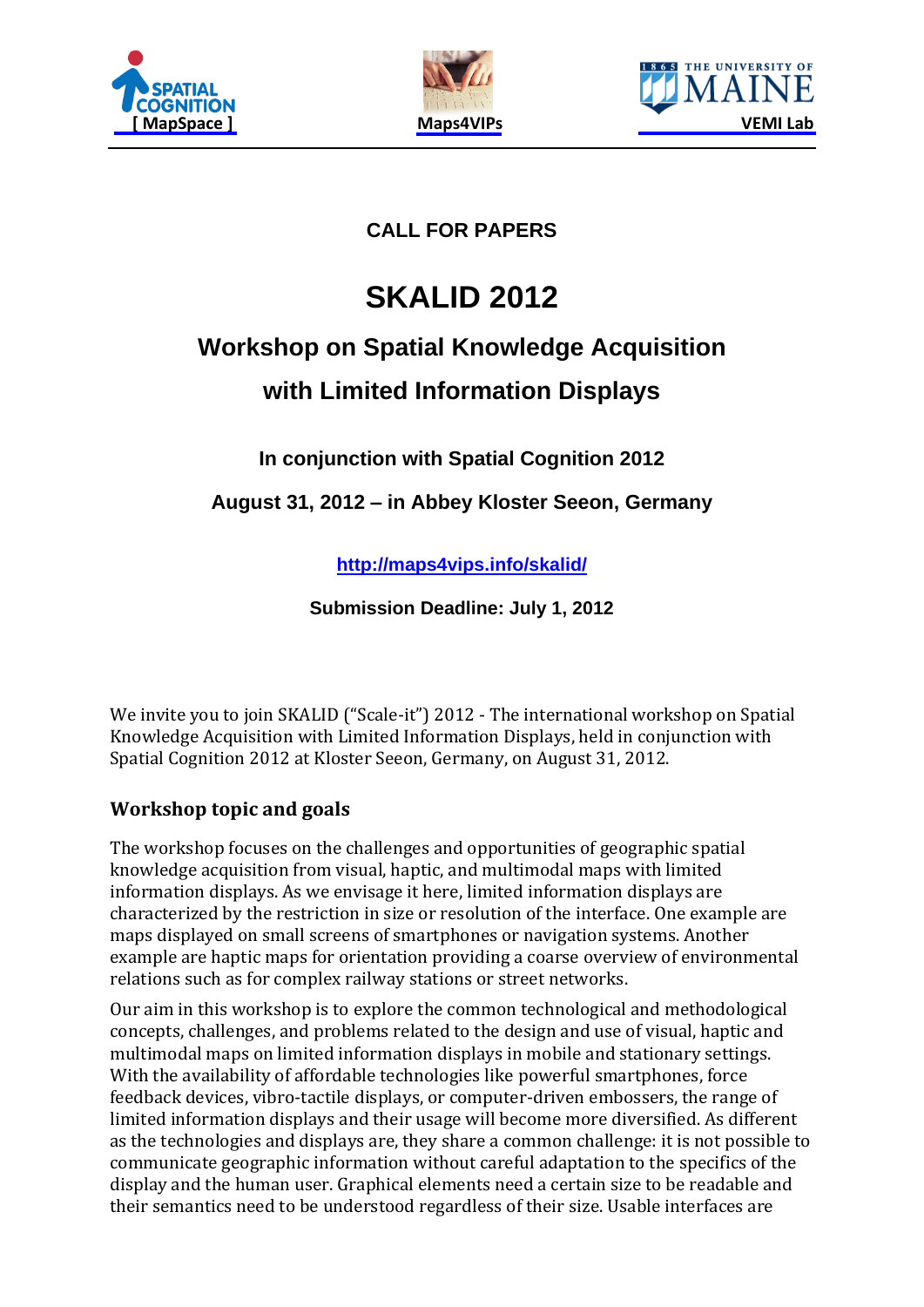constraint by the expressiveness of the technology, by the limits of the human sensory organs (such as resolution of the eyes and the skin) and by the map-users' perceptual and cognitive abilities.

Our intention is to bring together people from different communities, including both researchers and practitioners developing and using displays that communicate only limited spatial information. During the workshop, we will discuss which transfers could be made between different types of displays such as visual mobile maps and haptic maps, and what is fundamentally different between them. We believe that this interactive exchange will both provide the opportunity to discuss what can be learned from our disparate backgrounds and also forge new connections to address current problems and future needs in this rapidly growing domain. We hope that an outcome of this workshop will be to facilitate a joint research agenda about how the development of different types of limited information displays can benefit from each other's insights, solutions, and joint challenges.

The goal of this workshop is to investigate commonalities and differences of visual, haptic, and multimodal maps and the related spatial knowledge acquisition processes by approaching the topic from different backgrounds such as geography, spatial cognition, cartography, computer science, assistive technology research, mobile design, human computer interaction, and psychology. Therefore we invite contributions from researchers and practitioners in any or all of these fields.

### **Themes**

This workshop seeks for contributions including (but not limited to) the following themes:

• Low information density display cartography, such as haptic, vibro-tactile, visual and any other small display maps

• Navigation support with haptic, vibro-tactile, visual and any other maps on limited information displays

• Hybrid-Cartography: Bridging the gap between survey representations and route representations, or between physical, static maps and virtual, interactive maps

• Measures for the influence of visual or tactile clutter: why presenting more information does not mean a better understanding of places

• Approaches for identifying the relevant information in a map and to adaptively reducing map complexity

• Approaches for ontology guided map schematization or for cognitively plausible algorithmic schematization

• Creating or fostering spatial awareness by using limited information displays

• Psychological, ethnographic or sociological findings about the usage of limited information displays

• Measures, psychological studies and empirical results of the usability of limited information displays

• Usability and cognitive integration of multiple low detail maps or across different levels of granularity/scales